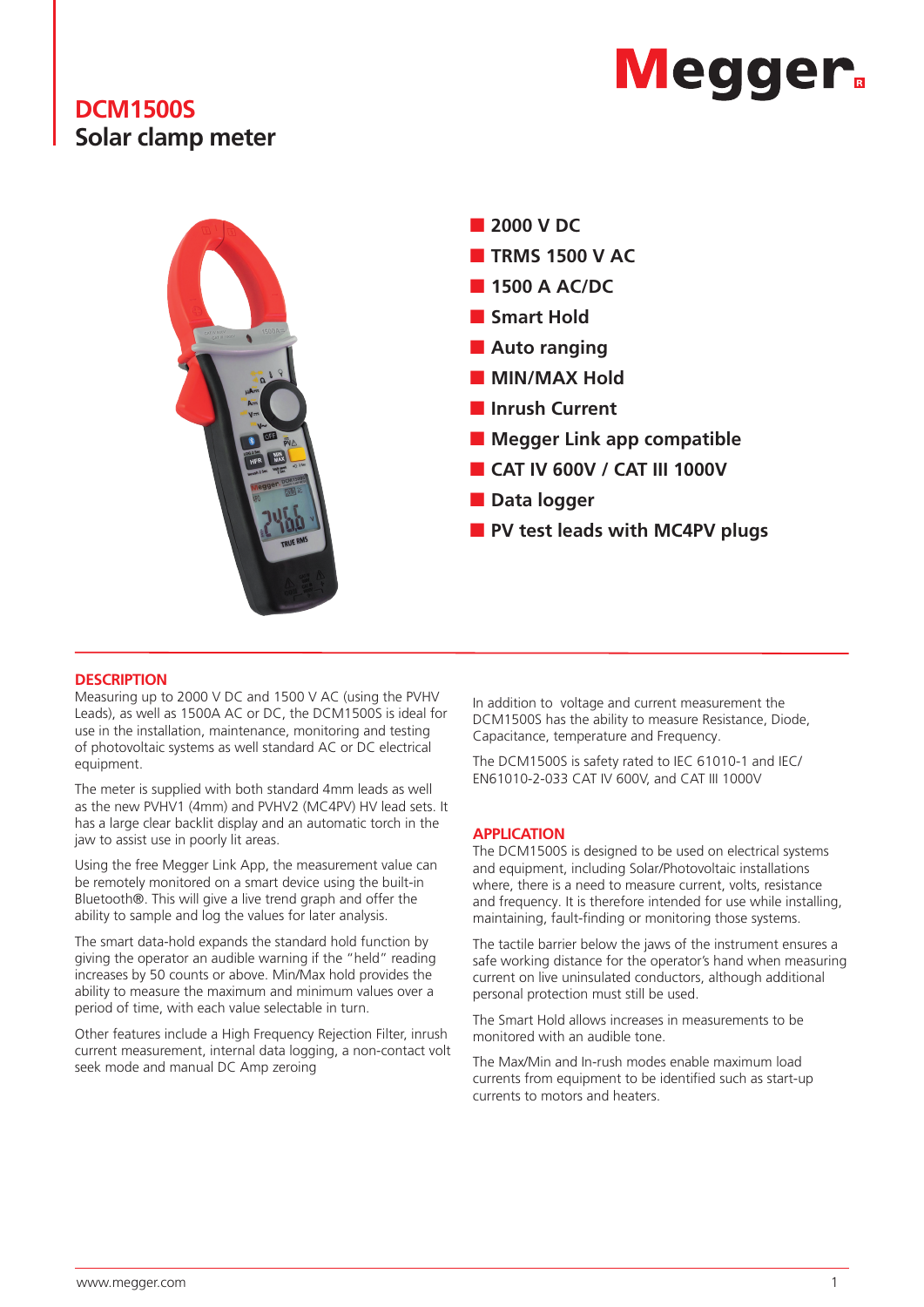# **Megger**

# **DCM1500S Solar clamp meter**

The DC current measurement can also be used in applications including battery monitoring, automotive, charging and load circuits, electric vehicle servicing, lift maintenance, UPS commissioning, servicing and maintenance, electro-plating plants and welding equipment servicing as well as domestic power generation from solar panels and wind-turbines.

### **ADDITIONAL FEATURES**

- **6,000 counts digital display**
- **Large white LED backlit display**
- **True RMS reading on ACA/ACV**
- **AC/DC** µA Range
- **Resistance, Diode, Capacitance & Frequency**

#### **measurement**

- **°C/°F temperature function**
- **Inrush current**
- **DCA ZERO**
- **Torch light on trigger push**
- **Data Logging up to 1000 records**
- **Manual save mode**
- **Auto Power off**
- **DC mV Range**

## **DC mV**

| Range    | <b>OL Reading</b> | <b>Resolution</b> | Accuracy           |
|----------|-------------------|-------------------|--------------------|
| 600.0 mV | 1660.0 mV         | $10.1$ mV         | $\pm (0.7\% + 5D)$ |

### **DC Voltage**

| Range   | <b>OL Reading</b> | <b>Resolution</b> | Accuracy           |
|---------|-------------------|-------------------|--------------------|
| 600.0 V | 1660.0 V          | 10.1 V            |                    |
| 1000 V  | 1100 V            | 1 V               | $\pm (0.7\% + 2D)$ |

### **AC Voltage**

| Range   | <b>OL Reading</b> | <b>Resolution</b> | Accuracy           |
|---------|-------------------|-------------------|--------------------|
| 600.0 V | 1660.0 V          | 10.1 V            |                    |
| 1000 V  | 1100 V            |                   | $\pm (1.0\% + 5D)$ |

### **PV DC Voltage (using PVHV1 or PVHV2 lead set)**

| Range   | <b>OL Reading</b> | <b>Resolution</b> | Accuracy          |
|---------|-------------------|-------------------|-------------------|
| 600.0 V | 1660.0 V          |                   |                   |
| 2000 V  | 2200 V            |                   | $\pm$ (2.0% + 5D) |

### **PV AC Voltage (using PVHV1 or PVHV2 lead set)**

| Range   | <b>OL Reading</b> | <b>Resolution</b> | <b>Accuracy</b>   |
|---------|-------------------|-------------------|-------------------|
| 600.0 V | 660.0 V           | 10.1 V            |                   |
| 1500 V  | 1600 V            |                   | $\pm$ (2.0% + 5D) |

## **AC/DC µA**

| Range    | <b>OL Reading</b> | <b>Resolution</b> | <b>Accuracy</b>    |
|----------|-------------------|-------------------|--------------------|
| 400.0 µA | 440.0 µA          | 10.1 µA           |                    |
| 4000 µA  | 4400 µA           | uA                | $\pm (1.0\% + 3D)$ |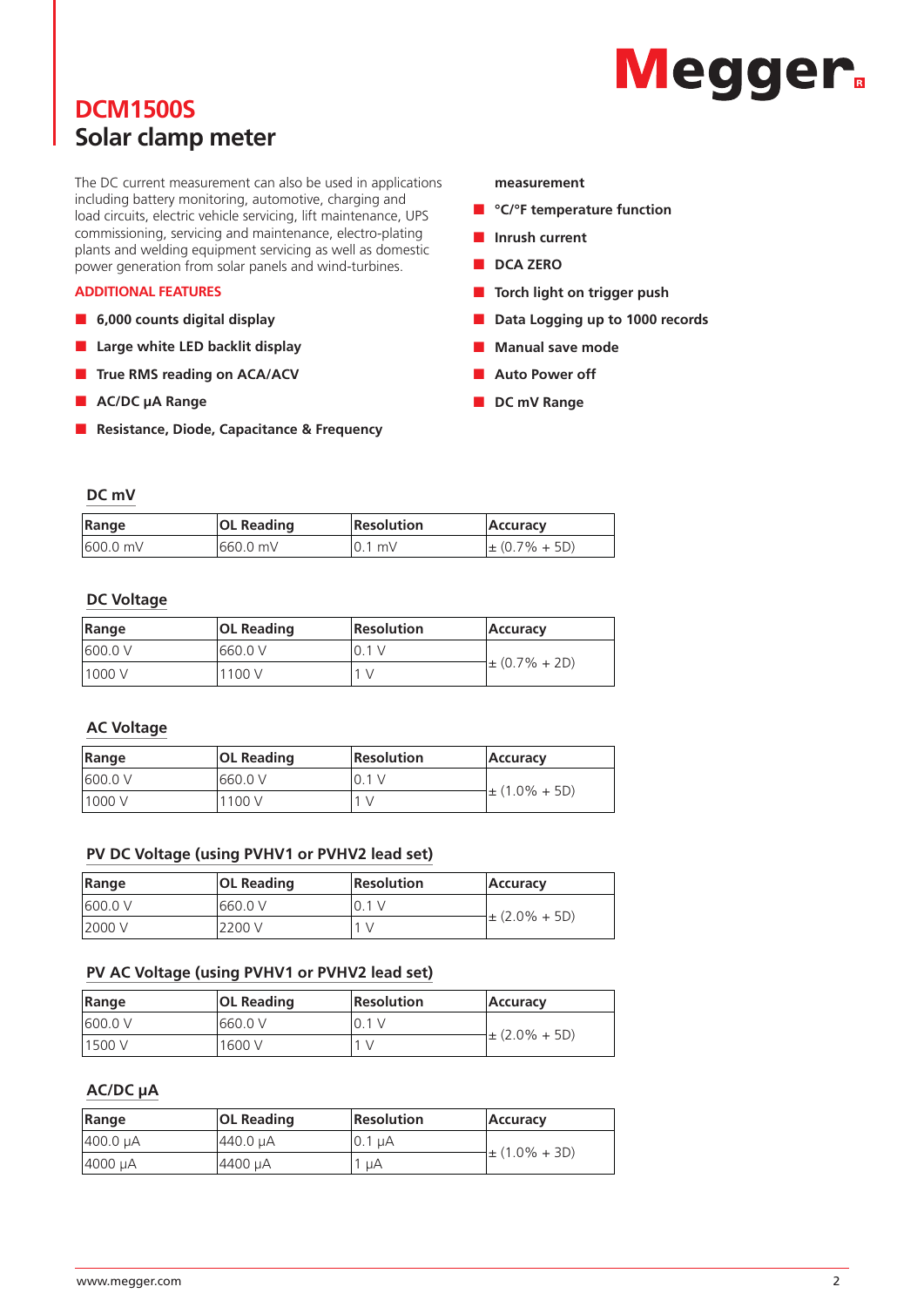# Megger.

# **DCM1500S Solar clamp meter**

# **AC/DC Current**

| Range    | <b>OL Reading</b> | <b>Resolution</b> | <b>Accuracy</b>    |
|----------|-------------------|-------------------|--------------------|
| 160.00 A | 166.00 A          | 10.01 A           |                    |
| 600.0 A  | 1660.0 A          | 0.1A              | $\pm (2.0\% + 5D)$ |
| 1500 A   | 1550 A            | A                 |                    |

# **Frequency**

| Range      | <b>OL Reading</b> | Resolution | Accuracy           |
|------------|-------------------|------------|--------------------|
| 1100.00 Hz | '100.00 Hz        | $10.01$ Hz |                    |
| 1000.0 Hz  | 1000.0 Hz         | $10.1$ Hz  | $\pm (0.3\% + 3D)$ |
| 10.000 kHz | 10.000 kHz        | 0.001 kHz  |                    |

# **Resistance**

| Range           | <b>OL Reading</b> | <b>Resolution</b>         | <b>Accuracy</b>    |
|-----------------|-------------------|---------------------------|--------------------|
| $1600.0 \Omega$ | 660.0 Ω           | $0.1 \Omega$              | $\pm (0.9\% + 5D)$ |
| $6.000 k\Omega$ | l6.600 kΩ         | $0.001 \; \text{k}\Omega$ |                    |
| $60.00 k\Omega$ | $66.00 k\Omega$   | $0.01 k\Omega$            | $\pm (0.9\% + 2D)$ |
| $600.0 k\Omega$ | $660.0 k\Omega$   | $0.1 k\Omega$             |                    |

# **Continuity**

Built-in buzzer sounds when measured resistance is less than 20Ω and the sound is off when measured resistance is more than 200 Ω, between 20 Ω to 200 Ω the buzzer may be either on or off.

## **Diode**

| Range    | <b>OL Reading</b> | Resolution | <b>Accuracy</b>    |
|----------|-------------------|------------|--------------------|
| 11.500 V | 1.550V            | 10.001V    | $\pm (0.9\% + 2D)$ |

# **Capacitance**

| Range    | <b>OL Reading</b> | Resolution | <b>Accuracy</b>    |
|----------|-------------------|------------|--------------------|
| 100.0 µF | 110.0 uF          | 10.1 µF    | $\pm (1.9\% + 2D)$ |
| 1000 µF  | 1100 µF           | uF         |                    |

## **VoltSeek**

| <b>Voltage Range of High</b><br>Sensitivity : | 80 V $\sim$ 1000 V (At the top edge of the jaw)  |
|-----------------------------------------------|--------------------------------------------------|
| <b>Voltage Range of Low</b><br>Sensitivity:   | 160 V $\sim$ 1000 V (At the top edge of the jaw) |

## **Temperature**

| Range                | <b>OL Reading</b> | <b>Resolution</b> | <b>Accuracy</b>   |
|----------------------|-------------------|-------------------|-------------------|
| l-40.0 °C – 400.0 °C | 1440.0 °C         | $10.1 \text{°C}$  | $\pm (1\% + 20D)$ |
| l-40.0 °F – 752.0 °F | $18240°$ F        | 10.1 °F           | $\pm (1\% + 36D)$ |